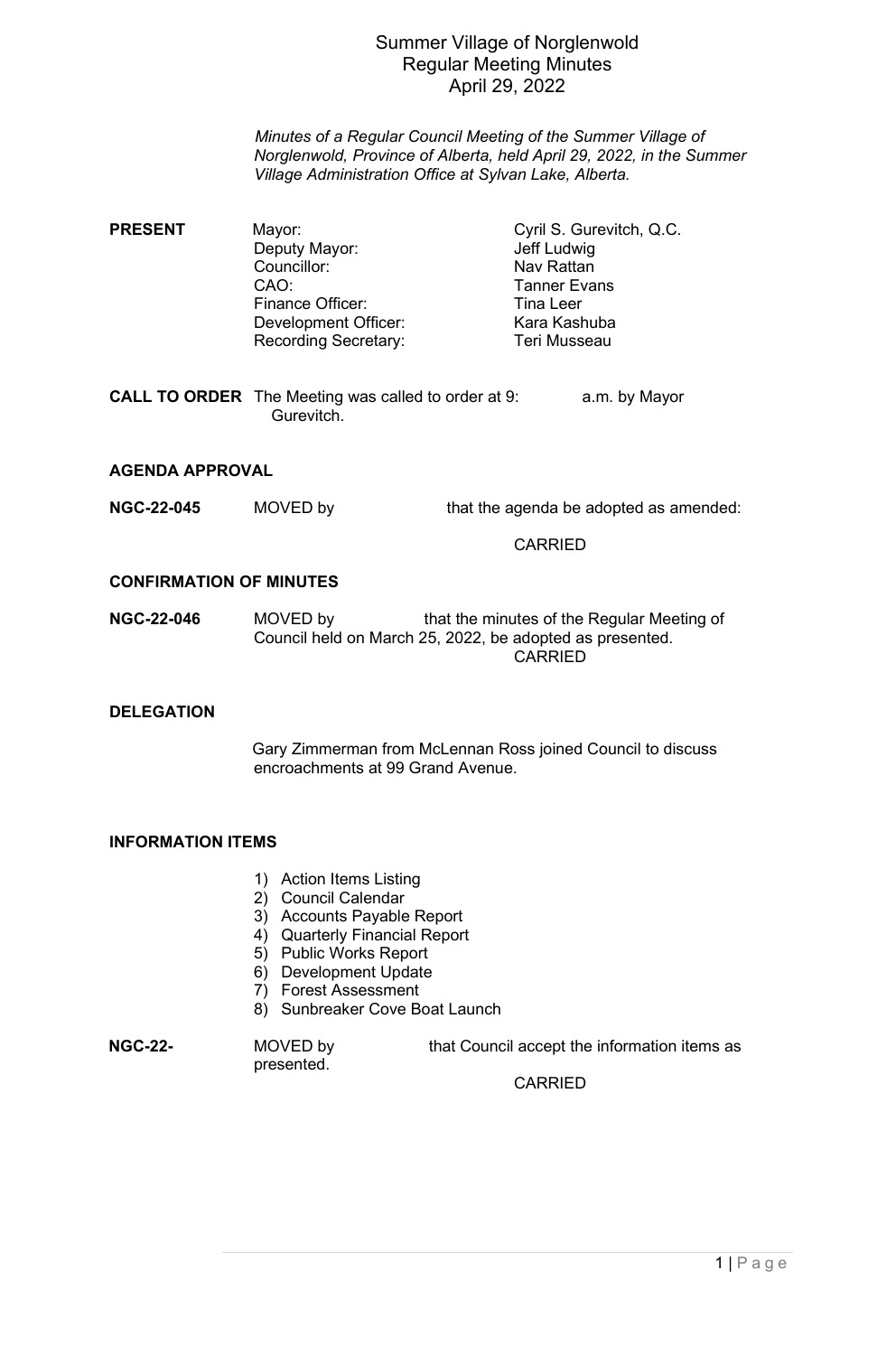# Summer Village of Norglenwold Regular Meeting Minutes April 29, 2022

## **REQUESTS FOR DECISION**

# **FINANCE & ADMINISTRATION**

| <b>Bylaw #263-22</b><br><b>NGC-22-</b> | 2022 Mill Rate Bylaw<br>MOVED by<br>#263-22. | that Council give 1 <sup>st</sup> reading to the 2022 Mill Rate Bylaw                                                                         |  |
|----------------------------------------|----------------------------------------------|-----------------------------------------------------------------------------------------------------------------------------------------------|--|
|                                        |                                              | <b>CARRIED</b>                                                                                                                                |  |
| <b>NGC-22-</b>                         | MOVED by<br>#263-22.                         | that Council give 2 <sup>nd</sup> reading to the 2022 Mill Rate Bylaw<br><b>CARRIED</b>                                                       |  |
| <b>NGC-22-</b>                         | MOVED by                                     | that by unanimous consent Council give 3 <sup>rd</sup> reading to the<br>2022 Mill Rate Bylaw #263-22 at this meeting.<br>UNANIMOUSLY CARRIED |  |
| <b>NGC-22-</b>                         | MOVED by<br>Bylaw #263-22.                   | that Council give 3 <sup>rd</sup> and final reading to the 2022 Mill Rate<br><b>CARRIED</b>                                                   |  |

#### **COUNCIL & LEGISLATION**

|                | <b>Community Watch Program</b> |  |  |  |
|----------------|--------------------------------|--|--|--|
| <b>NGC-22-</b> | MOVED by                       |  |  |  |

**CARRIED** 

### **PLANNING & DEVELOPMENT**

- Encroachment Agreement Request<br>MOVED by that Council enter int that Council enter into a new 5-year encroachment agreement to allow the encroachment of the well shed and house. The Landowner will be required to remove the portion of the covered patio, porch, and fence to the extent they encroach onto Aspen Lane and provide an updated Real Property Report confirming compliance. CARRIED
- Annexation Assistance<br>MOVED by that Cou **MOVED by that Council**

CARRIED

### **COUNCIL REPORTS**

- Mayor Gurevitch
	- •

Deputy Mayor Ludwig

•

Councillor Rattan

•